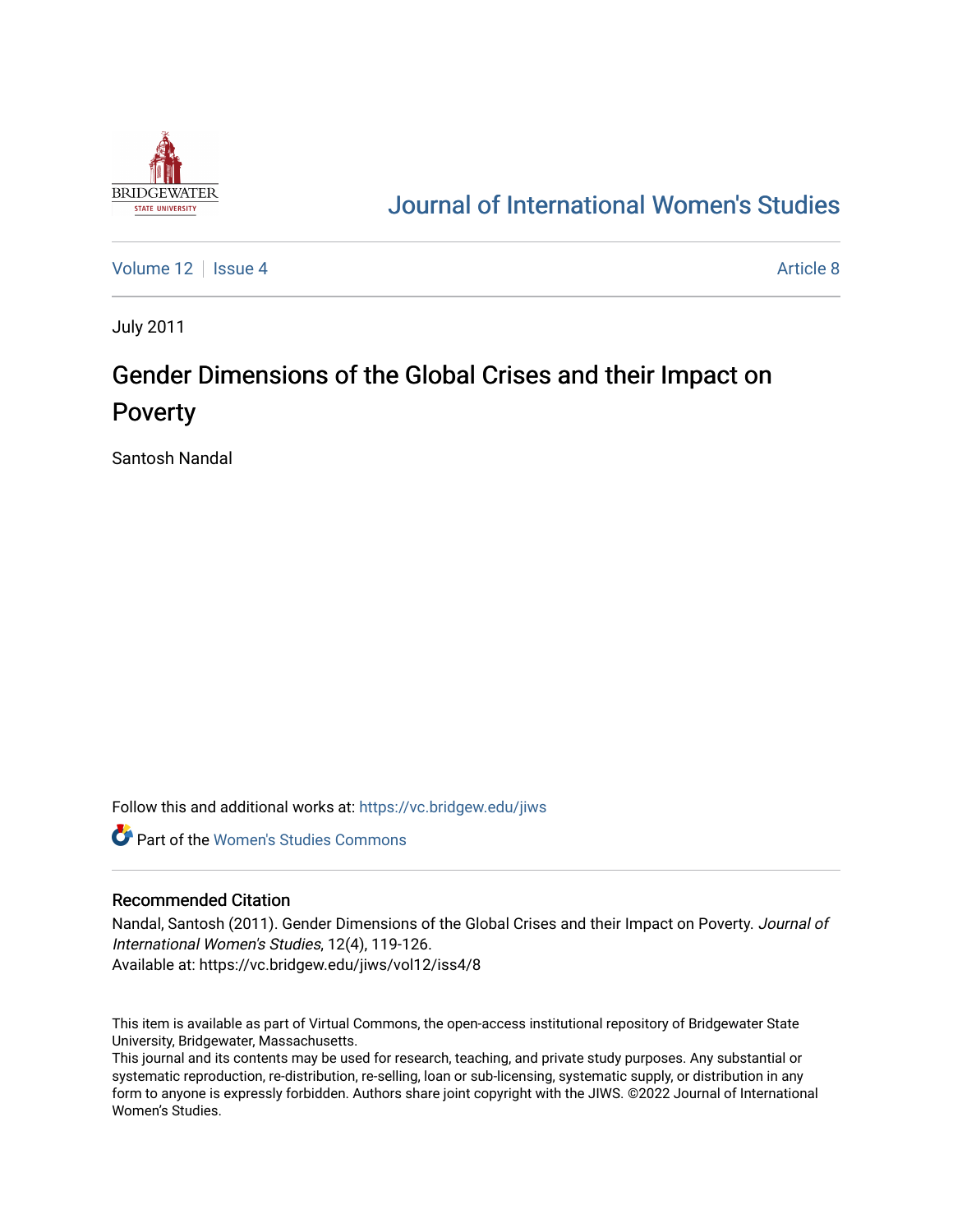# **Gender dimensions of the global crises and their impact on poverty[1](#page-1-0)**

By Santosh Nandal<sup>[2](#page-1-1)</sup>

#### **Abstract**

The crisis in the global economy continues to affect many men and women living in poverty, but it brings different meaning for both men and women. However, the concept of gender equality gives women and men the same entitlement to all aspects of human development including economic, social, cultural, civil and political rights; the same level of respect, the same opportunities to make choices; and the same level of power to shape the outcome of these choices. But the ground realities are totally different. Pre-existing inequalities, which include under representation of women at all level of property rights, economic decision making, over representation in unorganized sector, traditional occupations due to lack of necessary training and skills play significant role but more gender inequalities arise when economic crisis takes place. It is not only the poor who are not affected but near and working poor are also affected with it.

*Key Words:* gender and economics, global economic crisis,

#### **Introduction**

The global economic crisis was sparked in the financial engine-houses of the world economy in 2008. With this global financial crisis, many of people of developed world are familiar with this painful experience. The experience of people of developing countries may be less painful as they have experienced to live in such state of conditions. However, as such, the impact of global economic recession on the lives of people in developing countries is serious and widespread. Although the world's economies are now improving but the developing countries will take longer time to come out of these crises. Whereas, it is expected that extra 55 million women, men and children have already been pushed into extreme poverty as a direct impact of global crisis, and this number is expected to rise to 89 million by the end of 2010 (S. Chan &M. Ravallion) and the developing countries are being badly burdened. The International Labor Organization stated that in most regions of world, the economic crisis is expected to have greater impact on female unemployment rates than men. This is more clearly in the case of Latin America and Caribbean (ILO,2009).

The main object of this paper is to assess the position of women in developing economies after the global financial crisis. The paper is divided into four sections. Section I reflects on the character and extent of poverty. Section II is to assess the crisis how it effects women and men differently and unequally? Section III explains the effects of the global crisis. Section IV suggests counter balancing policies for remedial changes.

<span id="page-1-0"></span> $\overline{a}$  $<sup>1</sup>$  An earlier version of the paper was presented at Expert Group Meeting on 'POVERTY ERADICATION'</sup>

that was held from 15 to 17 September 2010 in United Nations Conference Centre, Addis Ababa, Ethiopia

<span id="page-1-1"></span><sup>&</sup>lt;sup>2</sup> Professor of Economics Maharshi Dayanand University, Rohtak (Resi): Email: santoshnandal@yahoo.in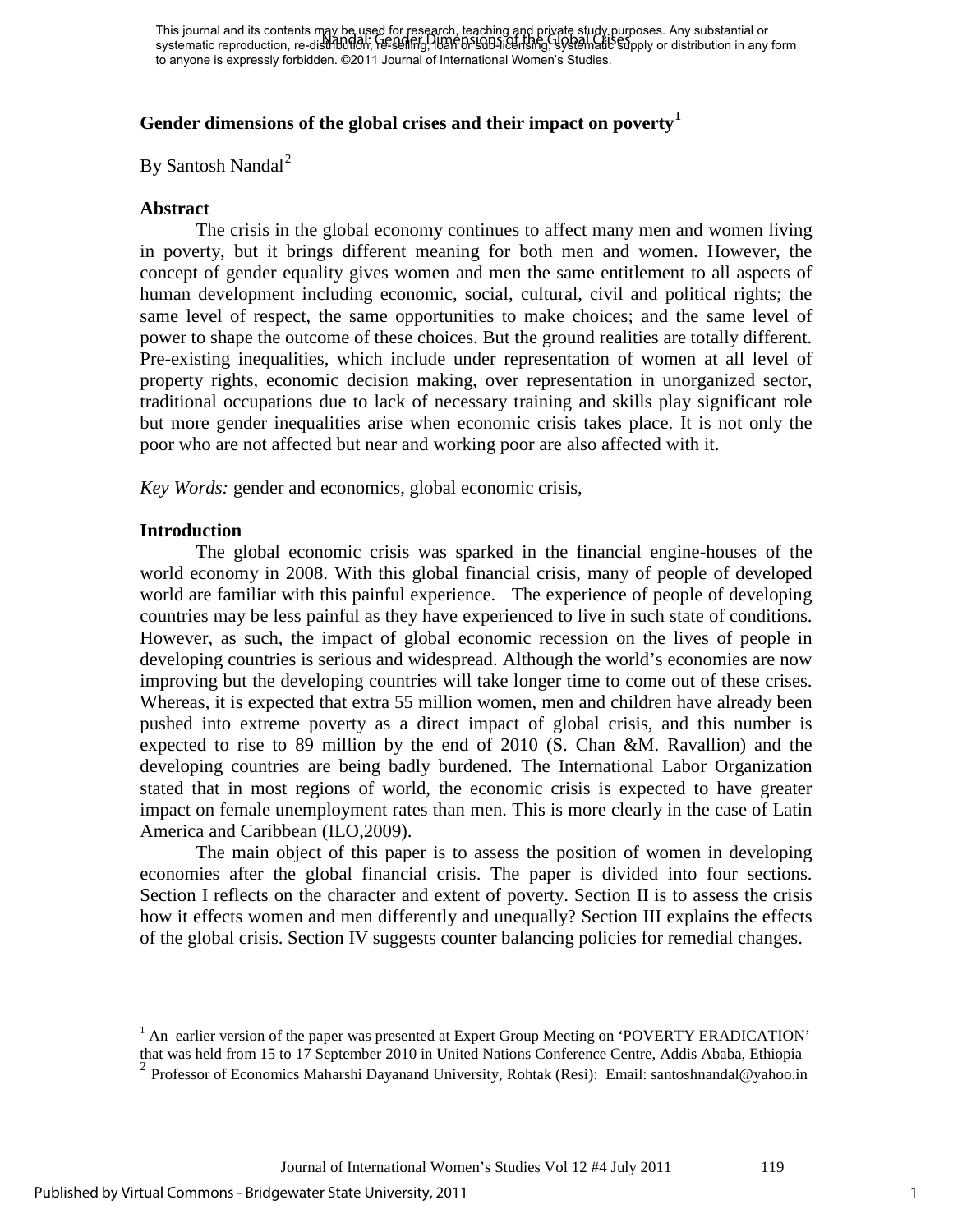# **Section I: The character and Extent of Poverty**

Poverty is not a single phenomenon with a simple foundation, invariant across geographic locations and social conditions. Poverty has many faces, and important aspects of the global poverty profile include its global distribution, the rural-urban divide, its gender aspect, and features specific to particular countries or regions such as the caste system in India. Using two standard measures of poverty, namely, living on less than \$1 or \$2 per day, World Bank data and forecasts across the economically less developed part of the world is shown with the help of following table.

# **Table: World Bank data and forecasts of poverty**

| Region or country             | 1990           | 2004           | 2015           | 1990  | 2004  | 2015  |
|-------------------------------|----------------|----------------|----------------|-------|-------|-------|
| East Asia & the pacific       | 476            | 169            | 40             | 1,113 | 684   | 296   |
| China                         | 374            | 128            | 29             | 819   | 452   | 186   |
| Rest of East & the pacific    | 102            | 41             | 11             | 294   | 232   | 110   |
| South Asia                    | 479            | 446            | 256            | 954   | 1,116 | 997   |
| India                         | 376            | 371            | 217            | 734   | 868   | 772   |
| <b>Rest of South Asia</b>     | 103            | 76             | 39             | 220   | 248   | 226   |
| Europe & Central Asia         | $\overline{2}$ | $\overline{4}$ | $\overline{2}$ | 20    | 46    | 16    |
| Middle East & North Africa    | 5              | $\overline{4}$ | $\overline{2}$ | 49    | 59    | 38    |
| Sub Saharan Africa            | 240            | 298            | 290            | 396   | 522   | 567   |
| Latin America & the Caribbean | 45             | 47             | 34             | 115   | 121   | 102   |
| Total                         | 1,247          | 970            | 624            | 2,647 | 2,548 | 2,017 |
| <b>Excluding China</b>        | 873            | 841            | 595            | 1,828 | 2,096 | 1,831 |

# **Millions of persons living on**

Less than \$2 per day

# **Percentage of Population living on**

|                               | Less than \$1 per day |      |      | Less than \$2 per day |      |      |  |
|-------------------------------|-----------------------|------|------|-----------------------|------|------|--|
| Region or country             | 1990                  | 2004 | 2015 | 1990                  | 2004 | 2015 |  |
| East Asia & the pacific       | 29.8                  | 9.1  | 2.0  | 69.7                  | 36.6 | 14.5 |  |
| China                         | 33.0                  | 9.9  | 2.1  | 72.2                  | 34.9 | 13.4 |  |
| Rest of East & the pacific    | 22.1                  | 7.1  | 1.6  | 63.7                  | 40.4 | 16.9 |  |
| South Asia                    | 43.0                  | 30.8 | 15.1 | 85.7                  | 77.1 | 59.0 |  |
| India                         | 44.3                  | 34.3 | 17.6 | 86.4                  | 80.4 | 62.7 |  |
| <b>Rest of South Asia</b>     | 38.9                  | 20.6 | 8.5  | 83.4                  | 67.6 | 49.2 |  |
| Europe & Central Asia         | 0.5                   | 0.9  | 0.3  | 4.3                   | 9.8  | 3.4  |  |
| Middle East & North Africa    | 2.3                   | 1.5  | 0.7  | 21.7                  | 19.7 | 10.3 |  |
| Sub Saharan Africa            | 46.7                  | 41.1 | 31.4 | 77.1                  | 72.0 | 61.5 |  |
| Latin America & the Caribbean | 10.2                  | 8.6  | 5.5  | 26.3                  | 22.2 | 16.3 |  |
| Total                         | 28.7                  | 18.1 | 10.2 | 60.8                  | 47.6 | 32.9 |  |
| <b>Excluding China</b>        | 27.1                  | 27.1 | 12.6 | 56.8                  | 51.6 | 38.7 |  |

Source: World Bank 2008: 46 (Table 1.5).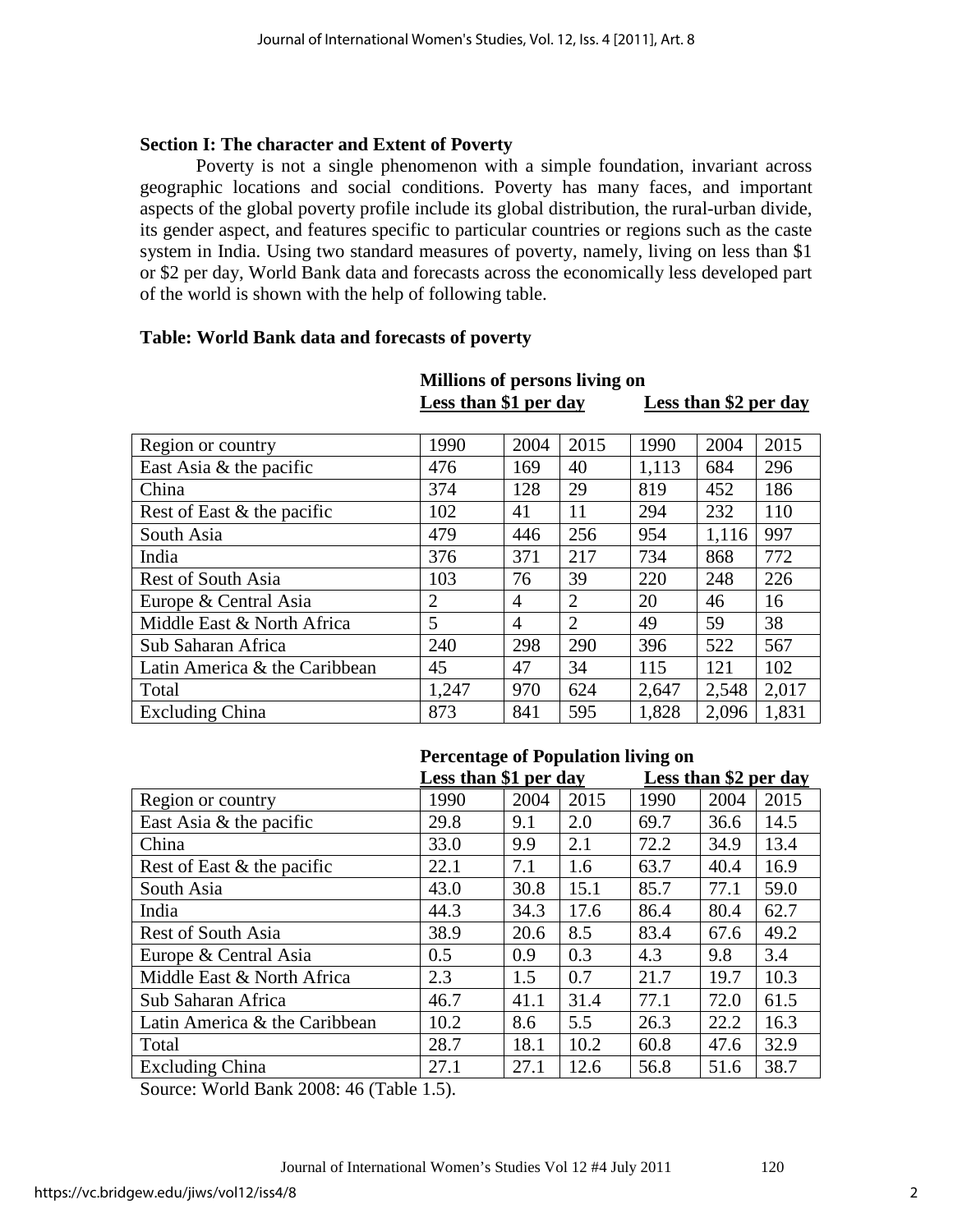South Asia and Sub-Saharan Africa have two of the largest concentrations of the poor. In the more than the sixty years since the end of WWII, East Asia has undergone the greatest progress in the reduction in poverty. In the last thirty years, China has shown a remarkable reduction in poverty also. More specifically, approximately 1 billion people globally lived on less than \$1 per day in 2004, and more than 2.5 billion or half of those in low and middle income countries lived on less than \$2 per day. Although there has been limited reduction in those numbers since 1990 but there is no much progress in the numbers living below \$2 per day. Trends clearly show that there is extreme reduction in poverty in India. In India, the numbers of poorest fell little in the 1990s. And sub-Saharan Africa has experienced much smaller reductions since 1990 in the percentage living on less than \$1 or \$2 per day and in fact there has seen substantial growth in the number of people living at those levels.

For its latest 2008 revision, the bank for the first time has changed the set used for poor countries. Since new data is available through its International Comparison Program, and India is dropped on account of its growth. The poverty line was updated from \$ 1.08 per day at 1993 prices to \$1.25 per day at 2005 prices. And this raised the number of poor by 400 million to 1.4 billion. However, Angus Deaton, the Princeton Economist regarded as world's foremost authority on cross-country income data has cast serious doubts on World Bank's last upward revision of global poverty figures and India's statistics are at the centre of storm. The world became poorer as a result of a combination of India's economic growth and its low poverty line, Deaton, President of American Economic Association, said in Atlanta in 2010. India's extremely low poverty line was so strongly depressing the average poverty line for poor countries that India's exit from this group because of its economic growth resulted in the average rising. In fact, India and world have become poorer because India has become richer.

 The international poverty line is calculated by taking national poverty lines of a group of the poorest countries in the world, converting them in US dollars by using a Purchasing Power Parity (PPP) index and taking a simple average. Deaton suggested an alternative procedure to calculate the global poverty line by averaging the poverty lines of all countries, but after weighing them for the number of poor in each country. This poverty line is appropriate to achieve Millennium Development Goals (MDGs) as compared to World Bank forecasts of poverty.

#### **Section II**

#### **Assessing the crisis how it effects women and men differently and unequally?**

#### **Poor Work Opportunities for women**

The growth in developing economies has created opportunities for people but women are worse affected in this new economy's growth also. The developing economies have started to use the cost cutting method on the name of competition. Women have traditionally taken on more manual, engaged in low paid jobs; their positions are jeopardy with the introduction of mechanization and technology. Modern occupations are not open to women due to lack of necessary training and skills. Mechanization of many jobs led to benefit of male workers but not to women; even men replaced women in some areas where mechanization was introduced.

3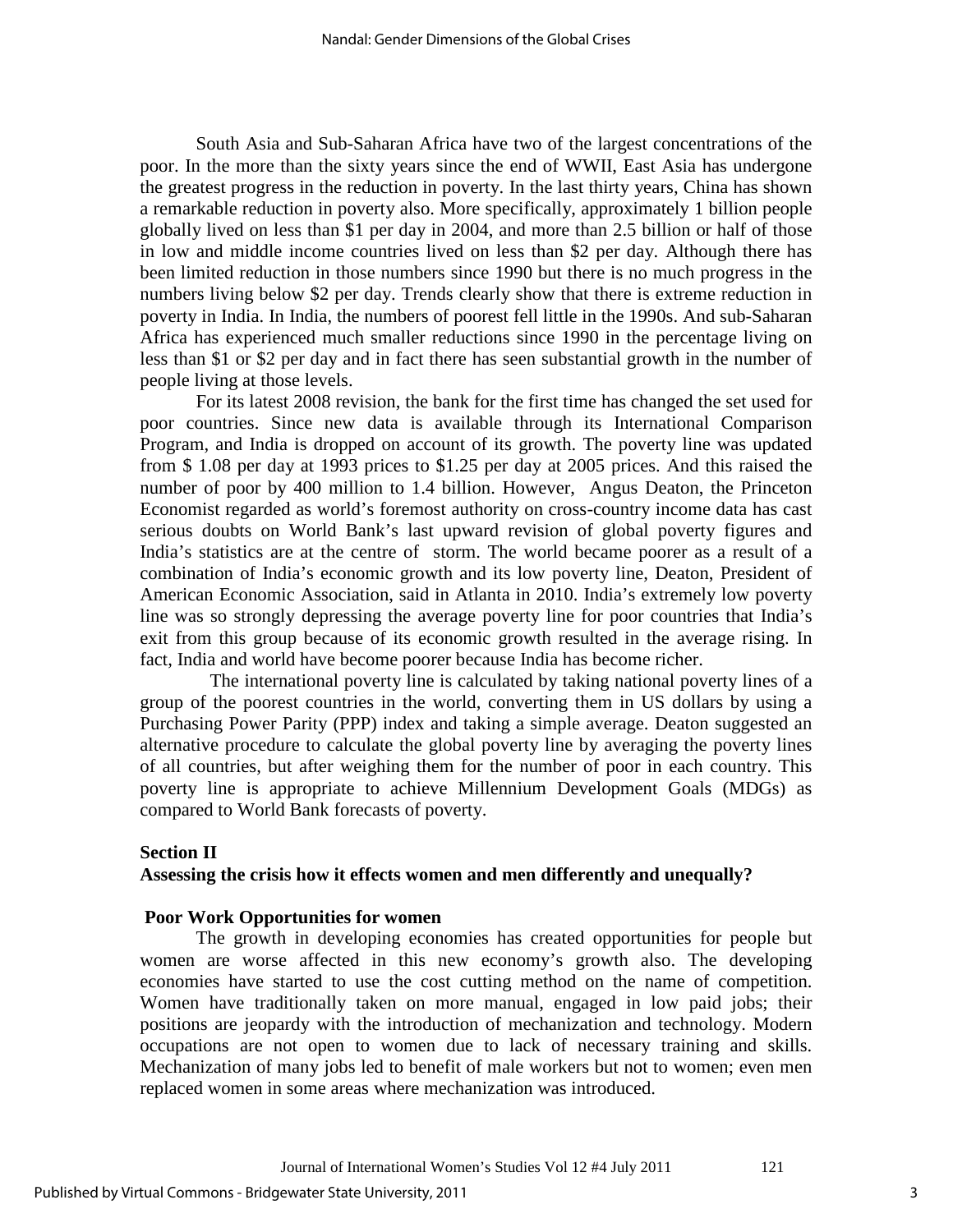Additionally, as employers tighten their belts, women's wages are often the first to be reduced. Women are already subject to global gender pay gap of 22 percent and they are often the first to loose their jobs (Emmett, 2009). In March 2009 the International Labor Organization (ILO) has stated that the economic crisis is expected to have greater impact on female employment rates than males in most regions of world. The latest estimate from ILO suggests that in 50 developed and developing countries for which data is available, at least 20 million jobs have been lost since October 2008, with another five million currently are at risk. At least 10 million of these 20 million job losses have occurred in emerging and developing countries. It is a labor market prediction for 2009, ILO has stated that the global unemployment rate for women could reach 7.4 percent compared to 7.0 percent for men (ILO, 2009).

# **Informal Economy**

In developing countries, informal economy accounts for 60 to 90 percent of the total workforce. According to National Sample Survey Organization (1994), of the total number of women workers in India, around 92 per cent workforce are in the unorganized sector, whereas merely 8 per cent are in the organized sector. Census of India (2001) estimates that 80 per cent of economically activate women are engaged in unorganized sector. And, there is no exaggeration in saying that the unorganized sector is the women's sector. This sector, however, while extracting the maximum contribution from them has given very little in return. Women do more work than men do, yet they have only limited access to economic resources and benefits made more clearly appropriated by men. This statement is made clearer with the following observation:

> "Women constitute half of the world's population, Perform nearly two-third of its work hours, Receive one-tenth of world' income and own Less than one hundredth of world's property".

Such is the scale of 'gender gaps' in the distribution of work, resources and benefits. The plight of women workers in unorganized sector is miserable as they work for extremely low wages, hours of work are long, working conditions are unsatisfactory, with a total lack of job security and social security benefits, and they are not protected by any government labor legislations, yet only few countries provide some form of social protection to informal sector workers and self employed. And under global economic recession, women face double burden of unemployment and are engaged in the low wage and part time jobs.

# **Unpaid Work Burden**

Whether it is woman's or man's job that is lost in the crisis, women make more efforts to find ways to compensate for the loss of family income, often working in informal sector, and at time under difficult conditions. In times of economic strain and household joblessness unpaid work burdens for women rise even more, as families are forced to rely more heavily on unpaid care or women are required to work longer hours in supplementary employment. But taking on greater hours of paid market work can

4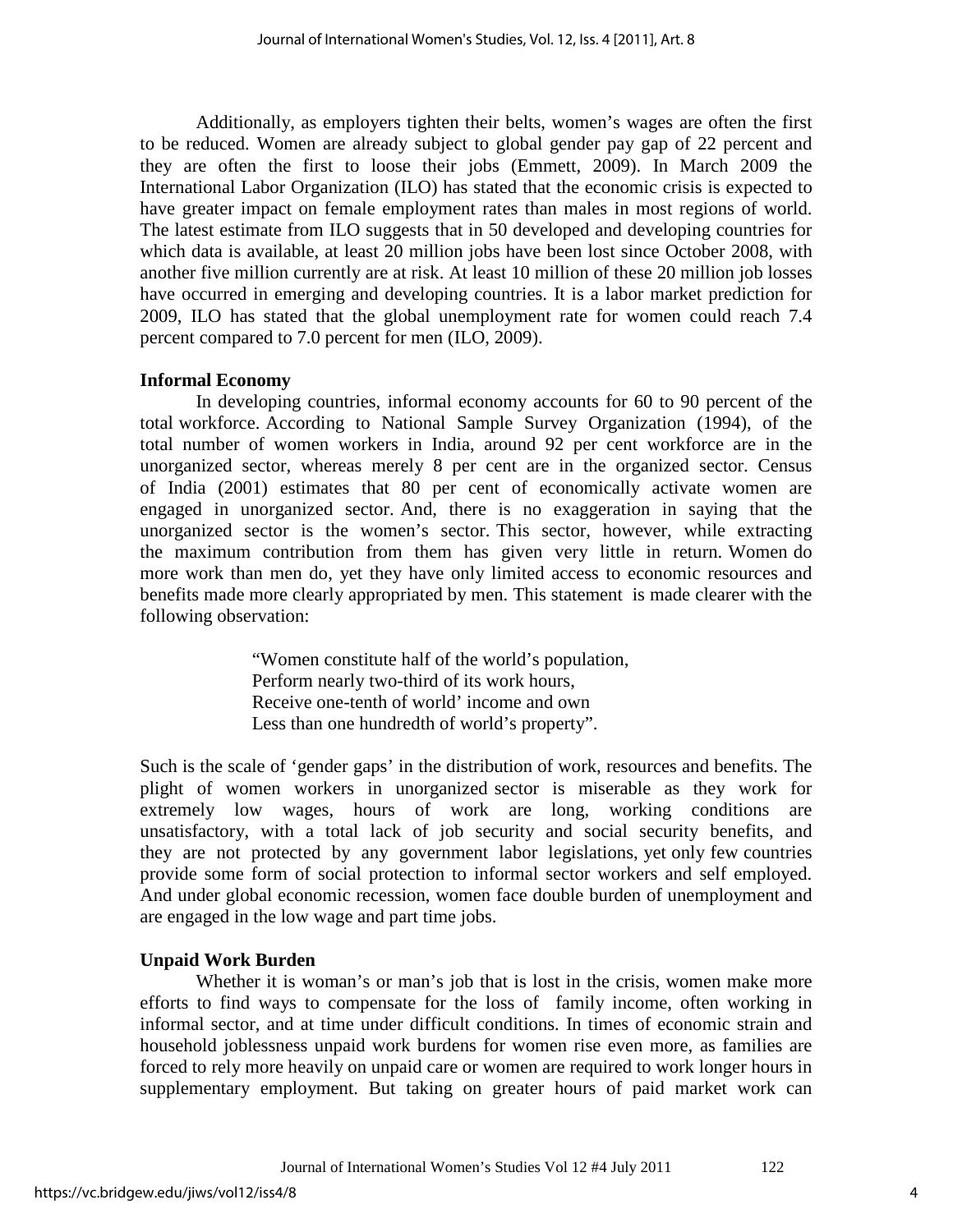compromise time for care of their children and other family members and it stops long term development of child and contribute to future poverty.

#### **Structural, social discrimination and lack of political voice: India**

Women are not only liable to experience discrimination in the workforce; across society there are number of social practices, which place women in more precarious positions in the face of lower household income. Women bear almost all responsibility for meeting basic needs of family, yet are systematically denied the resources, information and freedom of action they need to fulfill the responsibility. With regard to the economic position of Indian women, it is well evident that India is principally an agricultural economy and despite their due contribution of efforts and labor in economic production, the women's role is far from being equal to men. Agriculture land is an important resource in rural economy, and very few women enjoy ownership rights of land. In India, except widows, agriculture land is on the name of man. Evidence points to gender disparities in access to this and other assets necessary for poverty reduction. Having land rights, it is a crucial factor in determining, how people will ensure their basic livelihood. In all cases women more limited access to these assets hamper their efforts to reduce poverty and diminish the effectiveness of poverty reduction more generally. However, Indian constitution has principal of gender equality with respect to ownership of land, but women are absent from land records/registers.

 Often, women do not raise their voices, since from childhood they are brought up to be economically dependent on their male counterparts. Prevailing traditional processes, enable them to imbibe and adjust to their secondary economic role. Traditionally, India has seen women only as members of families: as daughters, wives, and mothers and not as individuals with an identity or rights of their own.

As is well known, persistent cultural traditions and the caste system play dominant role in Indian economy and society is divided into caste. Much of the work is distributed as per caste of the person and lower caste women are more deprived than high caste women. To establish her identity rural women must face double challenges – one from the male counterparts and other within the women groups. Because woman as a group is not an homogenous group.

The economic recession arrests capital accumulation by women and it will drastically reduce women's individual income as well as the budgets they manage on behalf of households. This would have damaging consequences notably on the girl child as boy is considered bread-earner of family.

With the education of boys largely sheltered from shocks, and parents often more likely to pull out a girl from school than a boy when tuition becomes hard to find, the World Bank Vice President cited research findings on household income declines in Uganda and a fall in income from agriculture in Madagascar where girls were first to be pulled out of schools. The World Bank has warned that an additional 700,000 African infants are likely to die before their first birthday as a result of the crisis. The girl child will be hit hardest. Research has shown that "girls are five times more likely to be impacted by increases in infant mortality rate than boys."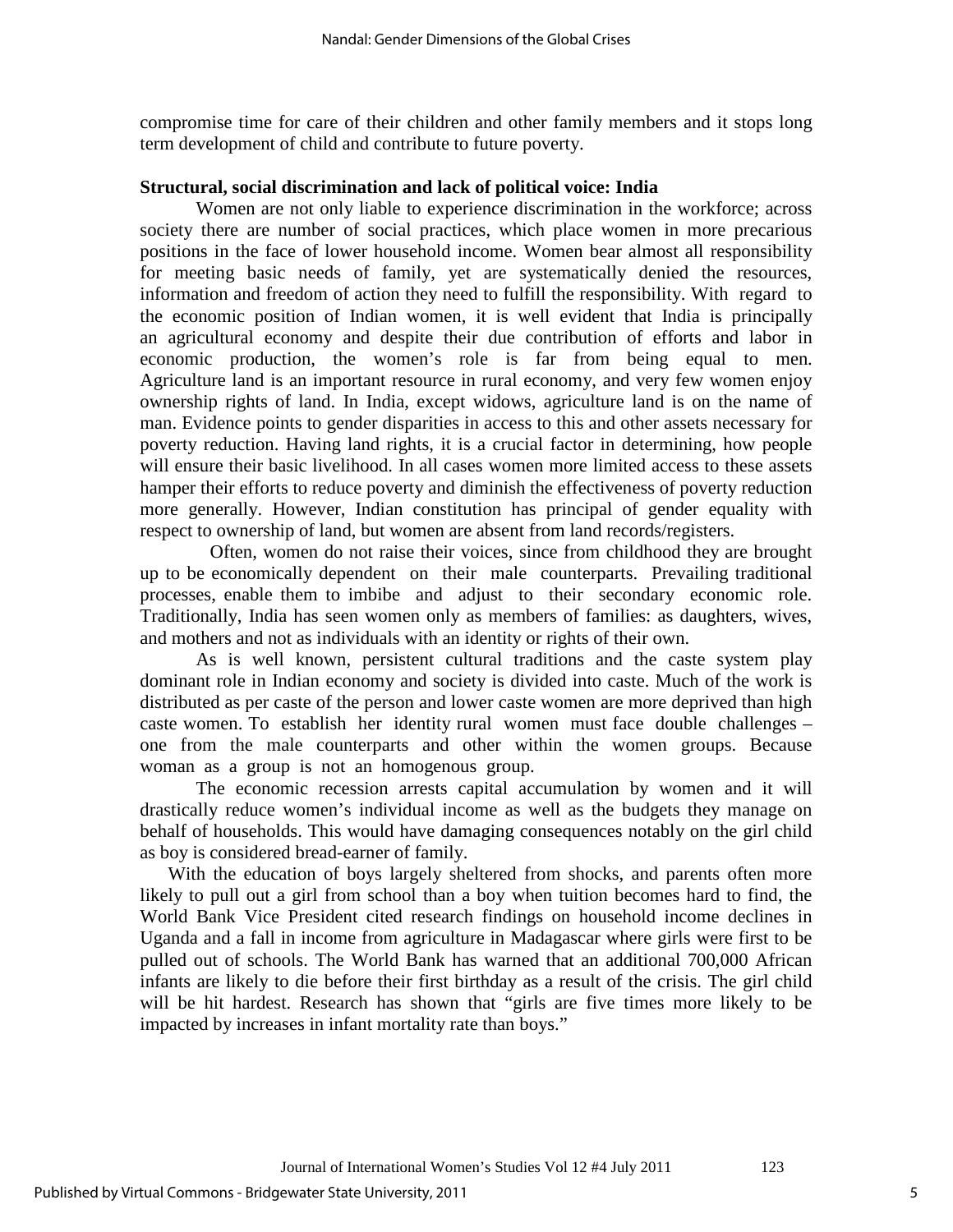# **Section III: Effect of crisis**

- 1. Developing countries are affected by the cut in remittances from family members of developed economies. Remittances give women more autonomy to and control over family matters. Additionally developing countries cut their expenditure on social development and women are most affected with it.
- 2. The construction industry is affected as developed economies have stopped foreign direct investment in real estate in developing economies. This sector gives large number of employment to women and slow down in job growth is expected to contribute to growing unemployment. This finds women at the risk of being hired last and dismissed first.
- 3. Textile sector is particularly affected, as economic crisis tend to significantly reduce the demand for output produced in this sector. Women are at a risk of losing their jobs first and are often doing not have much negotiating power. Low wages, particularly in countries without social safety nets, make the impact on women even more severe.
- 4. Increased stress and violence: As food and fuel prices soar, adding stress and hardship to families, incidents of violence against women and communal violence increase.
- 5. Drop in access to finance: Women are the majority of clients of micro finance institutions (85% of the poorest 93 million clients of MFIs in 2006) and their access to such credit is expected to decline owing to the liquidity problems in the financial sector.

Food prices: The current food price crisis is having a severe impact on women. Economic crisis doubly effect women, their household income decrease and they are not able to meet the basic needs of the family. Around the world, millions of people eat two or three times a day, but a significant percentage of women eat only once. And, now, many women are denying themselves even that one meal to ensure that their children are fed. These women are already suffering the effects of even more severe malnutrition, which inevitably will be their children's fate as well. In India, woman as a care taker feeds the family first and eats the left out or remaining food.

# **Conclusion**

Experience from the past has shown that financial and economic crises have different and unequal impact on women and men and their potential to respond and develop effective coping strategies. Economic recession put a disproportionate burden on women, who are concentrated on vulnerable employment and are more likely to be unemployed than men, tend to have lower employment and social security benefits, and have unequal access to control on economic and financial resources.

In developing economies, the main symptoms of macro-economic instability have been inflation and balance-of-payment difficulties in the context of economic recession and unemployment. How they relate to women both as members of the labor force and in their reproductive and household functions in a complex process? In general, commerce and services have always been important employers of the female labor, both in industrialized countries and less developed countries. It is known that these sectors show greater flexibility in terms of working hours in which part time labor does not become an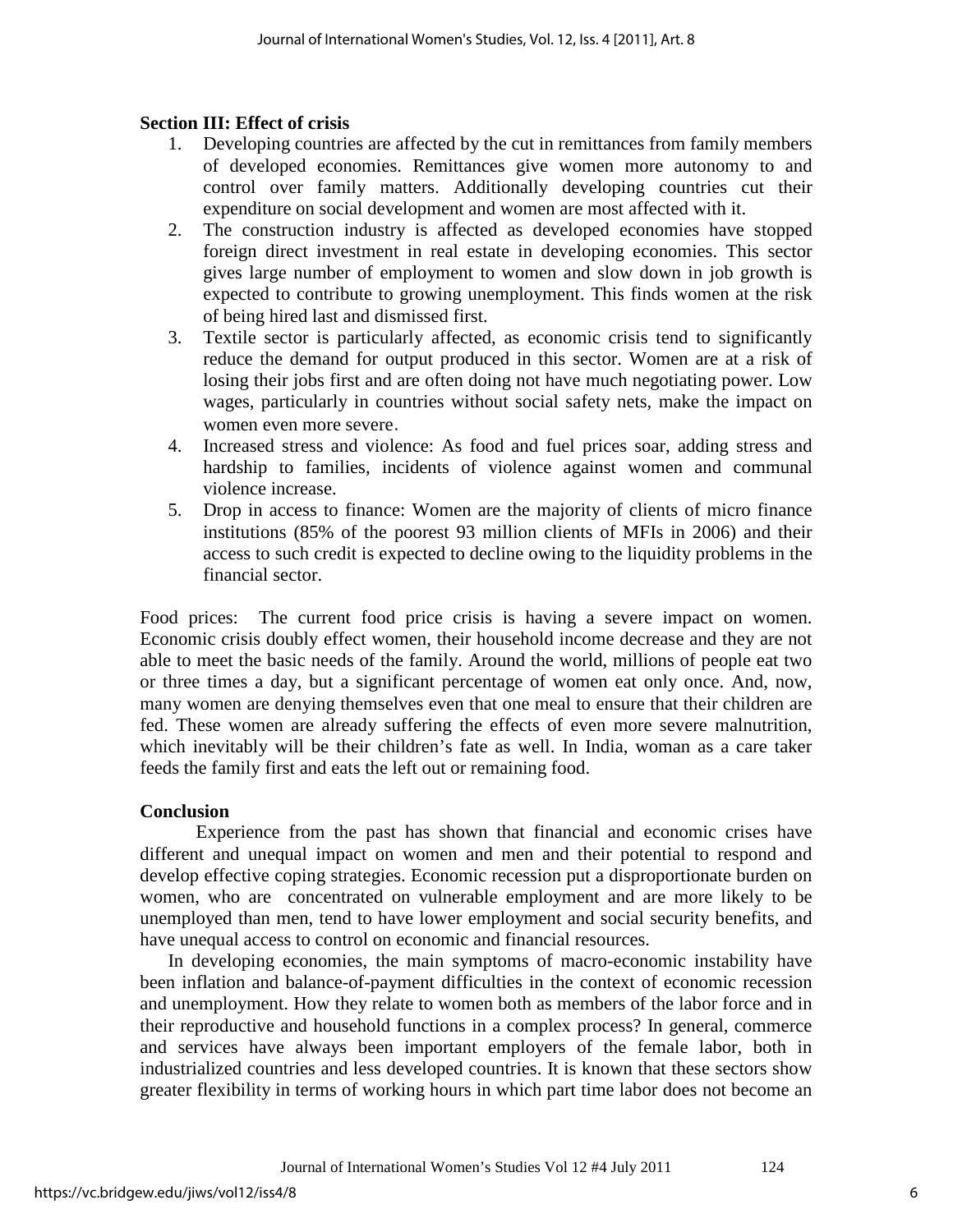obstacle to work in organization and is therefore compatible with domestic duties and household work women have to perform. Because domestic duties like catering, cleaning, care of children and aged people etc. is a segment of the market which is traditionally composed by women.

In World economy, women are central to the growth and economic recovery of the country. However, not enough information is available about the dynamics and factors that shape the lives of women and men in the world. Gender studies have not paid adequate attention to policy studies relevant to improve the economic capacity of women (and men). The field of gender studies has also shifted away from studying "women" to understanding how both men and women are affected by and contribute to the development process.

Gender equality and women's development are human rights that lie at the heart of development and the achievement of the Millennium Development Goals. Despite the progress that has been made, six out of ten of world's poorest people are still women and girls, less than 16 percent of the world's parliamentarians are women, two thirds of all children shut outside the school gates are girls and both in times of armed conflict and behind closed doors at home, women are still systematically subjected to violence. Development can not be achieved if 50 per cent of population is excluded from the opportunities it brings. I am of the firm opinion that the situation requires a radical reorientation of planning process so as to make it truly sensitive.

#### **Section IV: Counter balancing Policies: Goals**

- 1. To increase expenditures on women's formal education, professional education and on the job-training, extension services and health services etc.
- 2. To release women from the heavy burden of household labor by providing necessary services to share the responsibilities for raising and caring of children and household tasks so that they can join labor force on equal terms with men.
- 3. To increase subsidies and grants to industries that are willing to employ women particularly those industries in which women have had no access or low access until the present date. It will help to eliminate the sex biased labor force structure.
- 4. To create awareness among women and also mobilize them to fight for their rights. The State Government may play an active and positive role to organize poor women and weaker section of society.
- 5. The government and non-government agencies and responsible members of the community should think for the schemes of introducing modern education in schools and colleges, schemes on remedial coaching and vocational training institute, production cum training centers for girls, schemes for teachers training programs and finally awareness of educational programs.
- 6. The setting up of committees in every city or state to check the drop out rates of girls from schools.
- 7. The family courts must be established more in number with women as its presiding officer as women because of their modest nature do not discuss their personal matters with male officer and judges.
- 8. In developing economies, the majority of the workforce is engaged in the informal sector and majority of them are women. This sector does not follow the principal of equal wage for equal work. There is no leave benefit, maternity